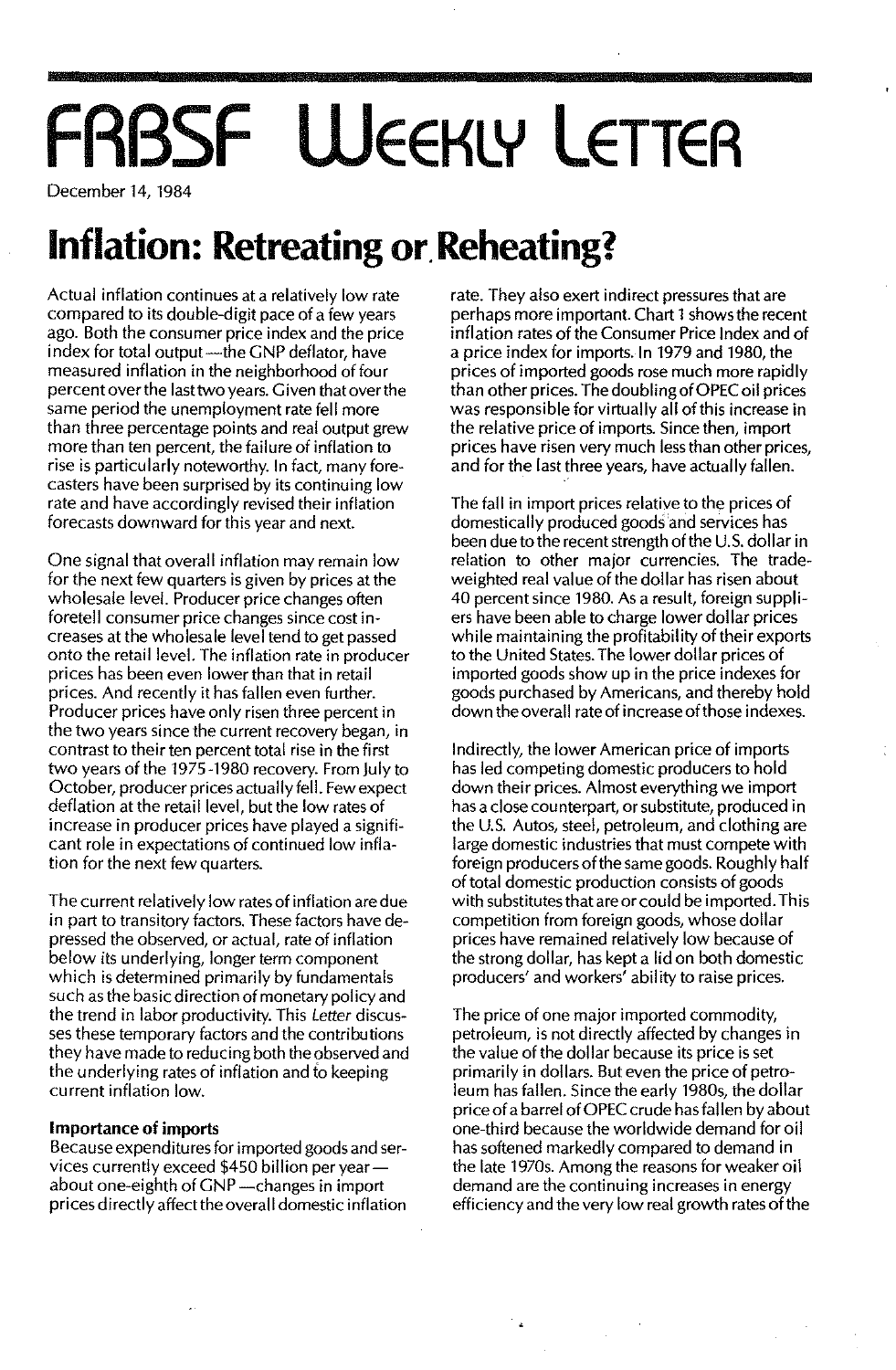## **FRBSF**

world economy. The strong dollar also has helped reduce the price of oil by making the cost of oil higher for countries other than the United States. It thereby saps those countries' demand for oil and puts downward pressure on oil prices.

The 14-percent increase in the real value of the dollar over the past two quarters gives us every reason to expect inflation to remain quiescent over the next year and perhaps to fall further. However, should the real value of the dollar fall significantly, short-term direct and indirect upward pressures on inflation, perfectly analogous to those we experienced throughout much of the decade of the 1970s, will re-emerge.

#### Once again, inflation and unemployment

Since labor costs constitute approximately three fourths of costs for the economy as a whole, changes in the growth rate of labor costs also play a significant role in determining short-run changes in the inflation rate of domestically produced goods and services. How fast wages rise depends on the amount of slack in the labor market. The unemployment rate is a good signal of this slack and, to a large degree, of the general level of demand for domestically produced output. Its level, then, is likely to be an important factor in determining how fast wages rise.

Chart 2 plots the course over the last half dozen years of the level of the unemployment rate and the change in the growth rate of labor compensation per hour. During the late 1970s, the unemployment rate fell to relatively low levels and the growth rate of compensation per hour rose. With the higher unemployment rates of recent years, labor costs have grown slower and slower. This year, for example, compensation per hour is growing about half as fast as it grew during 1980. As long as the amount of slack in labor markets remains substantial, such slowing is to be expected. When the economy returns to more normal levels of unemployment, this downward pressure on wage and price inflation will disappear.

#### Deregulation and disinflation

The last few years have also seen some changes in government budget and regulatory policies that

have helped reduce inflation in the short-run. Compensation costs, for example, will not be pushed up nearly as much by payroll tax hikes between 1982 and 1985 as they were in the period 1978 through 1981, when payroll taxes increased substantially. These increased costs apparently were passed on by employers as price increases that temporarily raised the inflation rate. Once this pass-through was completed, the upward pressure on short-term inflation would have evaporated even without the help of other anti-inflation government policies.

A similar temporary reduction in short-term pressure on inflation emanated from (de-)regulation policy. The removal of a wide range of price regulations in the communications and transportation industries prompted price declines in those sectors. These price declines fed back into downward pressure on employee wages. Together, lower costs and prices in deregulated industries helped reduce the overall inflation rate temporarily. But, again, once the adjustment is completed, the underlying inflation rate will re-establish itself.

#### Summing up

The economy's underlying rate of inflation has been reduced substantially in the past four years. Over that time, the actual rate of inflation has been even lower than the underlying rate. The strengthening of the dollar, slack aggregate demand, and adjustment to less price regulation have each played a role in bringing down both the actual and the underlying rate of inflation. However, the actual rate will remain below the underlying rate only to the extent that factors like these continue to exert downward pressure. Once the dollar stabilizes and the adjustment to its level is complete, and once the economy finishes its adjustment to more normal levels of unemployment and capacity utilization and to deregulation, actual inflation will move toward its underlying rate. As yet, there are indications that these adjustments are not complete. Until they are complete, the underlying rate itself may recede further. These forces together may keep inflation relatively low for the near future.

#### James A. Wilcox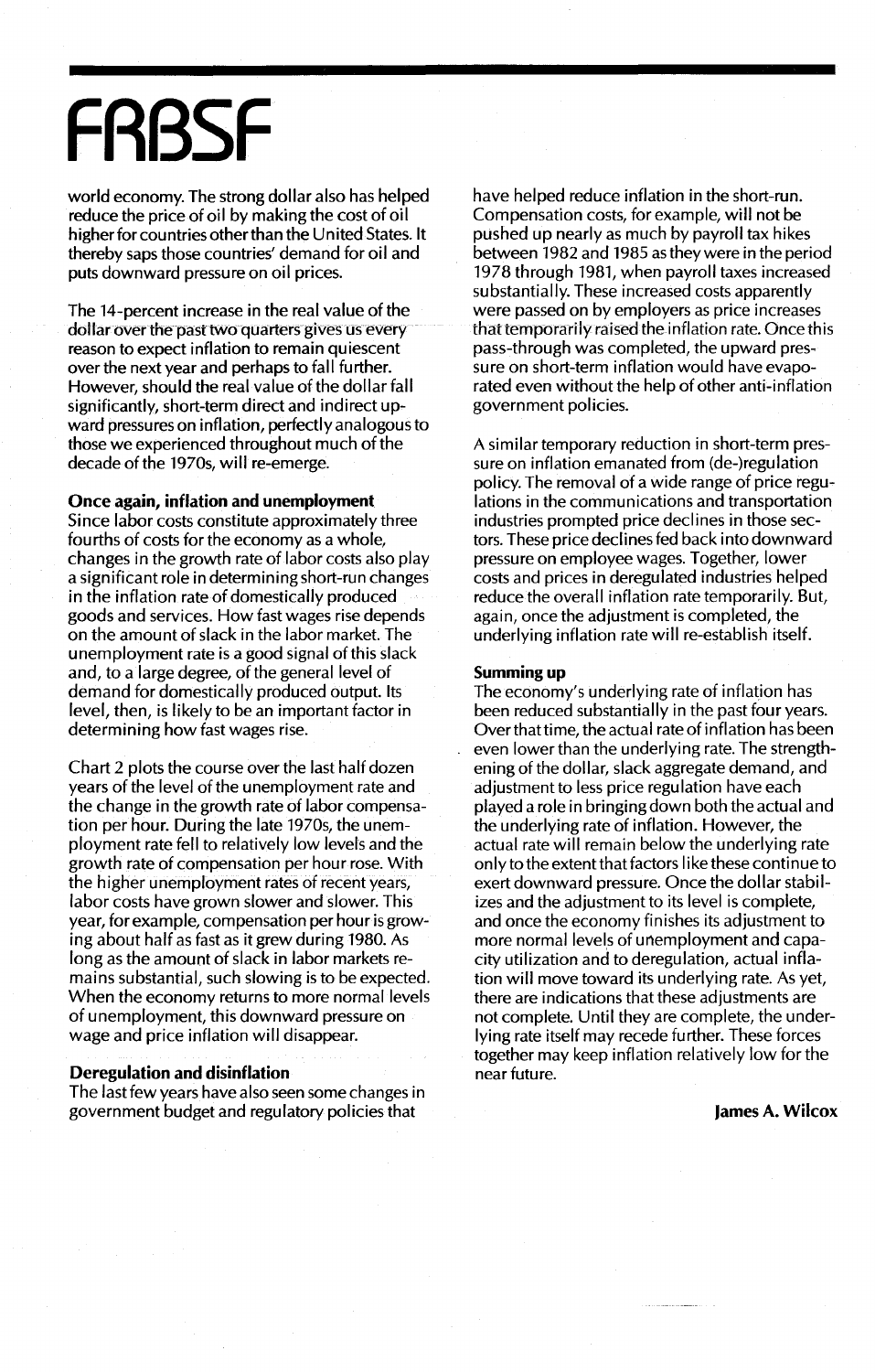

### Higher Unemployment and Slowing Growth in Labor Costs



Opinions expressed in this newsletter do not necessarily reflect the views of the management of the Federal Reserve Bank of San Francisco, or of the Board of Governors of the Federal Reserve System.

Editorial comments may be addressed to the editor (Gregory Tong) orto the author .... Free copies of Federal Reserve publications can be obtained from the Public Information Department, Federal Reserve Bank of San Francisco, P.O. Box 7702, San Francisco 94120. Phone (415) 974-2246.